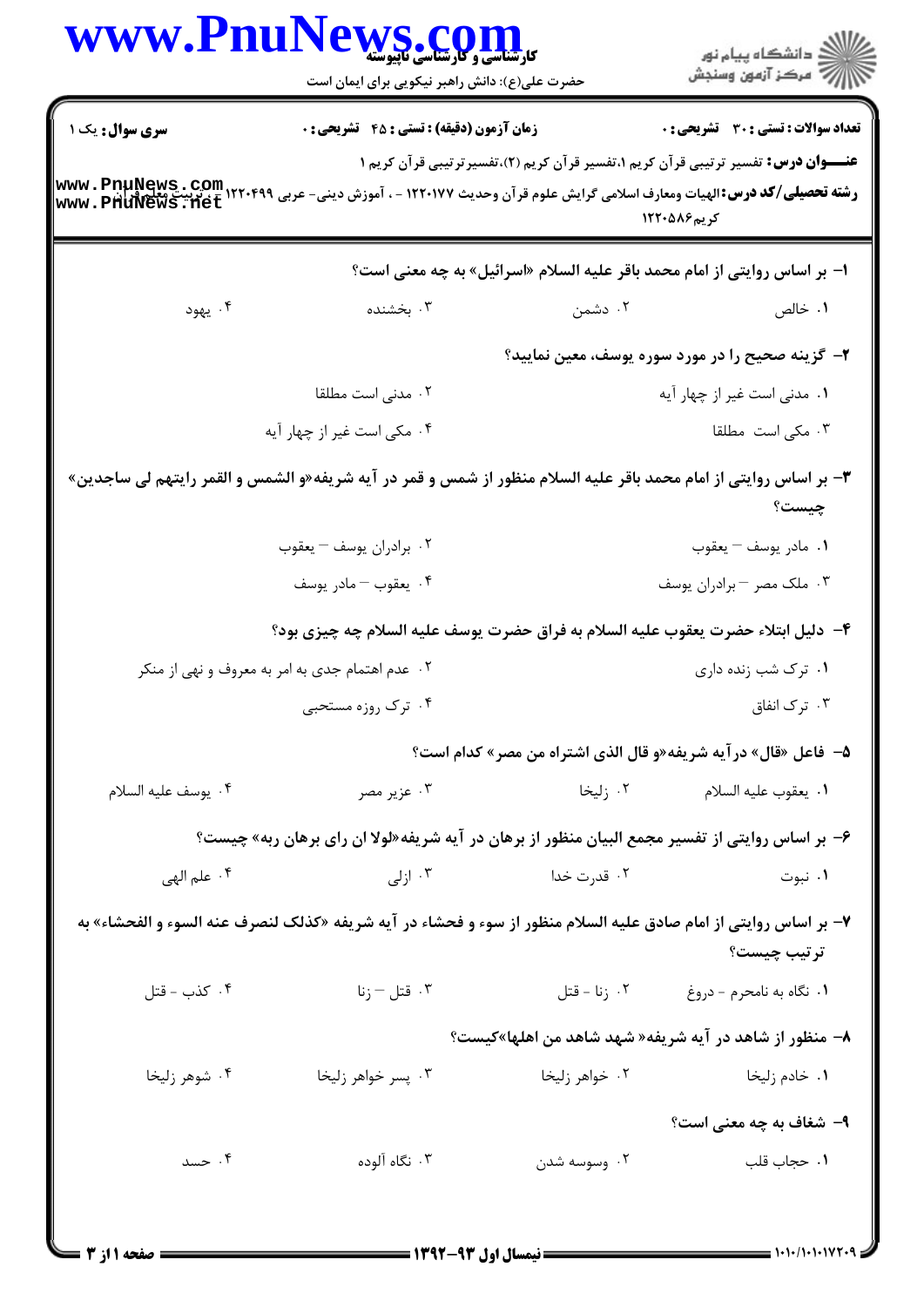| <b>www.rnu</b> r     | <b>کارشناسی و کارشناسی تاپیوسته</b><br>حضرت علی(ع): دانش راهبر نیکویی برای ایمان است                        |                                                                                                                                                                                                                                                                                                                                                             | ≦ دانشگاه پيام نو <b>ر</b><br>۽ '' مرڪز آزمون وسنڊش |  |  |
|----------------------|-------------------------------------------------------------------------------------------------------------|-------------------------------------------------------------------------------------------------------------------------------------------------------------------------------------------------------------------------------------------------------------------------------------------------------------------------------------------------------------|-----------------------------------------------------|--|--|
| سری سوال: ۱ یک       | زمان آزمون (دقیقه) : تستی : 45 آتشریحی : 0                                                                  |                                                                                                                                                                                                                                                                                                                                                             | تعداد سوالات : تستى : 30 ٪ تشريحي : 0               |  |  |
| www.PhuNews.net      |                                                                                                             | <b>عنـــوان درس:</b> تفسیر ترتیبی قرآن کریم ۱،تفسیر قرآن کریم (۲)،تفسیرترتیبی قرآن کریم ۱<br><b>رشته تحصیلی/کد درس:</b> الهیات ومعارف اسلامی گرایش علوم قرآن وحدیث ۱۲۲۰۱۷۷ - ، آموزش دینی- عربی ۲۲۰۴۹۹ ۲۲۰۰۵ به www<br>------ <del>۱۸۰۰۰ میلی /کد درس:</del> الهیات ومعارف اسلامی گرایش علوم قرآن وحدیث ۱۲۲۰۱۷۷ - ، آموزش دینی- ۲۰۰۰ میلادی<br>کر یم۵۸۶-۱۲۲ |                                                     |  |  |
|                      | +ا– طبق روايتي از امام صادق عليه السلام در تفسير عياشي« بضع سنين» در آيه شريفه« فلبس في السجن بضع سنين» چند |                                                                                                                                                                                                                                                                                                                                                             | سال می باشد؟                                        |  |  |
| ۰۴ چهل سال           | ۰۳ بیست سال                                                                                                 | ۰۲ چهارده سال                                                                                                                                                                                                                                                                                                                                               | ۰۱ هفت سال                                          |  |  |
|                      |                                                                                                             |                                                                                                                                                                                                                                                                                                                                                             | 11– عجاف به چه معنی است؟                            |  |  |
| ۰۴ رطوبت             | ۰۳ چاق                                                                                                      | ۰۲ نو                                                                                                                                                                                                                                                                                                                                                       | ۱. لاغر                                             |  |  |
|                      |                                                                                                             |                                                                                                                                                                                                                                                                                                                                                             | <b>۱۲</b> - حصحص به چه معنی است؟                    |  |  |
| ۰۴ قتل               | ۰۳ دخل                                                                                                      | ۰۲ خاف                                                                                                                                                                                                                                                                                                                                                      | ۰۱ ثبت                                              |  |  |
|                      |                                                                                                             |                                                                                                                                                                                                                                                                                                                                                             | <b>۱۳</b> - عیر به چه معناست؟                       |  |  |
| ۰۴ شتر               | ۰۳ بار                                                                                                      | ۰۲ لشکر                                                                                                                                                                                                                                                                                                                                                     | ٠١. قافله                                           |  |  |
|                      |                                                                                                             | ۱۴– صواع در آیه شریفه« نفقد صواع الملک» به چه معنی است؟                                                                                                                                                                                                                                                                                                     |                                                     |  |  |
| ۰۴ زره               | ۰۳ تاج                                                                                                      | ۰۲ نامه                                                                                                                                                                                                                                                                                                                                                     | ۰۱ جام                                              |  |  |
|                      |                                                                                                             | 15- منظور از آیه شریفه«فقد سرق اخ له من قبل» چه کسی است؟                                                                                                                                                                                                                                                                                                    |                                                     |  |  |
| ۰۴ يعقوب عليه السلام | ٠٣. يوسف عليه السلام                                                                                        | ۰۲ يهودا                                                                                                                                                                                                                                                                                                                                                    | ۰۱ عزیر مصر                                         |  |  |
|                      |                                                                                                             |                                                                                                                                                                                                                                                                                                                                                             | ۱۶- برادر بزرگ پوسف چه نام داشت؟                    |  |  |
| ۰۴ لاوی              | ۰۳ شمعون                                                                                                    | ۰۲ روبیل                                                                                                                                                                                                                                                                                                                                                    | ۰۱ يهودا                                            |  |  |
|                      |                                                                                                             | 17- سَولت در آيه شريفه« بل سولت لكم انفسكم امرا» به چه معناست؟                                                                                                                                                                                                                                                                                              |                                                     |  |  |
| ۰۴ توصیه کرد         | ۰۳ توجيه ساخت                                                                                               | ۲. مشکل نمود                                                                                                                                                                                                                                                                                                                                                | ۰۱ آسان ساخت                                        |  |  |
|                      |                                                                                                             | 18-  تثريب در آيه شريفه«لاتثريب عليكم اليوم» به چه معنى است؟                                                                                                                                                                                                                                                                                                |                                                     |  |  |
| ۰۴ علاج              | ۰۳ کوچ                                                                                                      | ۰۲ دشمنی                                                                                                                                                                                                                                                                                                                                                    | ۰۱ عیب                                              |  |  |
|                      |                                                                                                             |                                                                                                                                                                                                                                                                                                                                                             | 19- مادر حضرت يوسف عليه السلام چه نام داشت؟         |  |  |
| ۰۴ راحيل             | ۰۳ ياميل                                                                                                    | ۰۲ هاجر                                                                                                                                                                                                                                                                                                                                                     | ٠١ آسيه                                             |  |  |
|                      |                                                                                                             | <b>۲۰</b> - كلمه فاطر در آيه «فاطر السموات و الارض» به چه معنى است؟                                                                                                                                                                                                                                                                                         |                                                     |  |  |
| ۰۴ منشا              | ۰۳ باره                                                                                                     | ۰۲ مبدع                                                                                                                                                                                                                                                                                                                                                     | ۰۱ خالق                                             |  |  |
| : ۳ :۱۲ مخصصه ۱۳     |                                                                                                             |                                                                                                                                                                                                                                                                                                                                                             | = 1.1./1.1.172.9 =                                  |  |  |

 $\blacksquare$